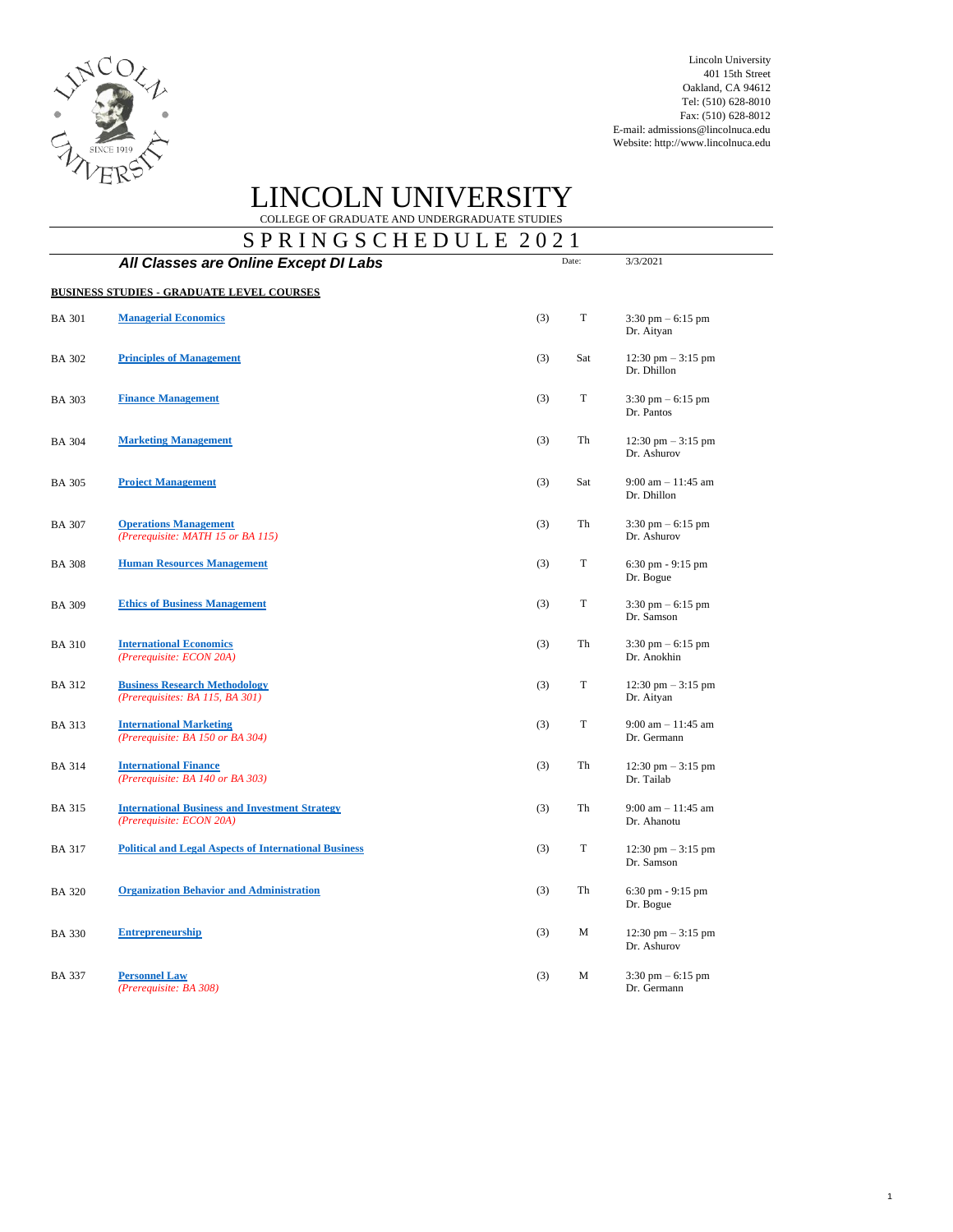| <b>BA 340</b> | <b>Managerial Accounting and Financial Control</b><br>(Prerequisite: BA 42)                                                                                                                                                                                                                                  | (3)     | W   | $3:30$ pm $-6:15$ pm<br>Prof. Sevall                          |
|---------------|--------------------------------------------------------------------------------------------------------------------------------------------------------------------------------------------------------------------------------------------------------------------------------------------------------------|---------|-----|---------------------------------------------------------------|
| <b>BA 344</b> | <b>International Securities and Foreign Exchange</b><br>(Prerequisite: BA 140 or BA 303)                                                                                                                                                                                                                     | (3)     | W   | 12:30 pm $-$ 3:15 pm<br>Dr. Pantos                            |
| <b>BA 350</b> | <b>Management Information Systems</b><br>(Prerequisite: BA 146)                                                                                                                                                                                                                                              | (3)     | М   | 12:30 pm $-$ 3:15 pm<br>Mr. Vaidya                            |
| <b>BA 351</b> | <b>Digital Marketing</b><br>(Prerequisites: BA 304)                                                                                                                                                                                                                                                          | (3)     | Sat | $9:00$ am $-11:45$ am<br>Dr. Anokhin                          |
| <b>BA 353</b> | <b>Informations Systems Database Management*</b><br>(Prerequisite: BA 160 or BA 350)                                                                                                                                                                                                                         | (3)     | Sat | $12:30 \text{ pm} - 3:15 \text{ pm}$<br>Dr. Kruz              |
| <b>BA 354</b> | <b>E-Commerce</b>                                                                                                                                                                                                                                                                                            | (3)     | W   | 12:30 pm $-$ 3:15 pm<br>Dr. Aityan                            |
| <b>BA 360</b> | <b>Quantitative Methods for Business and Finanace Management</b><br>(Prerequisite: BA 115)                                                                                                                                                                                                                   | (3)     | М   | $3:30 \text{ pm} - 6:15 \text{ pm}$<br>Dr. Hibshoosh          |
| <b>BA 364</b> | <b>Investments (Real Estate)</b><br>(Prerequisite: BA 303)                                                                                                                                                                                                                                                   | (3)     | W   | $6:30 \text{ pm} - 9:15 \text{ pm}$<br>Prof. Sevall           |
| <b>BA 367</b> | <b>Credit Risk Management</b><br>(Prerequisite: BA 303)                                                                                                                                                                                                                                                      | (3)     | W   | $3:30 \text{ pm} - 6:15 \text{ pm}$<br>Dr. Pantos             |
| <b>BA 370</b> | <b>Communications in Leadership and Negotiations</b>                                                                                                                                                                                                                                                         | (3)     | T   | $12:30 \text{ pm} - 3:15 \text{ pm}$<br>Dr. Schoemaker Rippel |
| <b>BA 380</b> | <b>MBA Special Topics in Business Administration</b><br>(Prerequisite: Instructor's Permission)                                                                                                                                                                                                              | (3)     | М   | $9:00$ am $-11:45$ am<br>Dr. Himelfarb                        |
| <b>BA 381</b> | <i><b>*Graduate Internship in International Business</b></i>                                                                                                                                                                                                                                                 | $(1-3)$ | ARR | <b>ARR</b>                                                    |
| <b>BA 382</b> | *Graduate Internship in Finance Management and Investments                                                                                                                                                                                                                                                   | $(1-3)$ | ARR | ARR                                                           |
| <b>BA 383</b> | <i><b>*Graduate Internship in General Business</b></i>                                                                                                                                                                                                                                                       | $(1-3)$ | ARR | <b>ARR</b>                                                    |
| <b>BA 384</b> | *Graduate Internship in Human Resources Management                                                                                                                                                                                                                                                           | $(1-3)$ | ARR | ARR                                                           |
| <b>BA 385</b> | *Graduate Internship in Management Information Systems                                                                                                                                                                                                                                                       | $(1-3)$ | ARR | ARR                                                           |
| <b>BA386</b>  | <i>*Graduate Internship in Marketing Management</i><br>*(Required Documents: A Job Offer Letter; Agreement for Internship signed by work<br>supervisor, LU advisor, and approved by Director of Records.)                                                                                                    | $(1-3)$ | ARR | ARR                                                           |
| <b>BA388</b>  | <b>Seminar On Higher Education</b>                                                                                                                                                                                                                                                                           | (3)     | М   | $9:00$ am $-11:45$ am<br>Dr. Himelfarb                        |
| <b>BA 390</b> | <b>Business Strategy and Decision-Making</b><br>(Prerequisites: BA 301, BA 304, BA 307, BA 320,<br>BA 340, and at least two concentration courses)                                                                                                                                                           | (3)     | W   | $12:30 \text{ pm} - 3:15 \text{ pm}$<br>Dr. Burak             |
| <b>BA 397</b> | <b>MBA Case Study</b><br>(Requirements: last term of or after completion of the coursework, Provost approval, and<br>Registrar Office permission)<br>(Required Document: Proposal for Case Study approved by LU advisor and the Provost<br>or the President)                                                 | (3)     | ARR | ARR                                                           |
| <b>BA 398</b> | <b>MBA Internship Report</b><br>(Requirements: last term of or after completion of the coursework, Provost approval, and<br>(Required Documents: Proposal for Internship approved by LU advisor and the Provost<br>or the President; a Job Offer Letter; Agreement for Internship signed by work supervisor, | (3)     | ARR | ARR                                                           |

*LU advisor, and approved by Director of Records.)*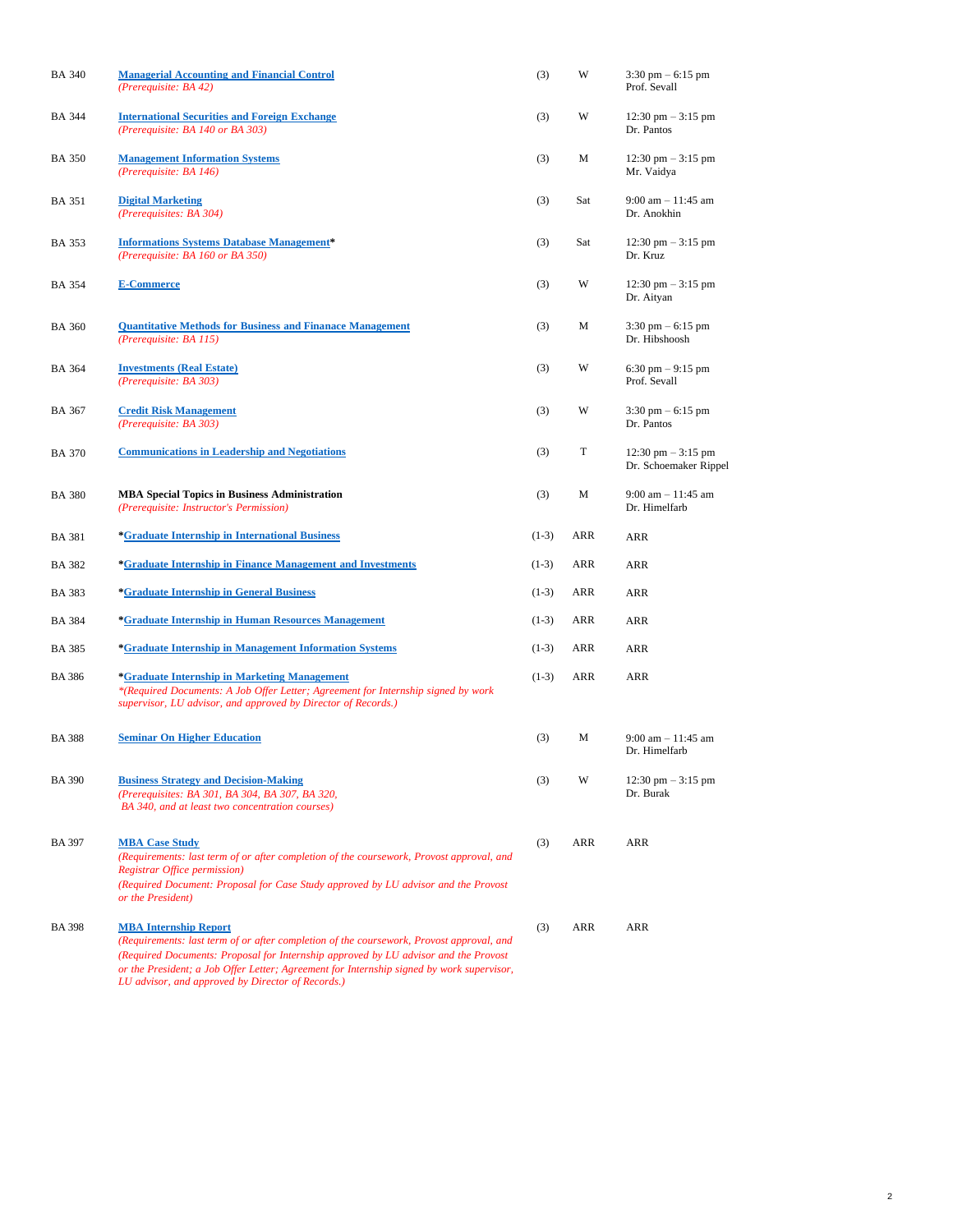| <b>BA 399</b>   | <b>MBA Research Project</b><br>(Requirements: GPA 3.2 or above, Provost approval, Registrar Office permission,<br>Completion of BA 311 or BA 312 and preferably BA 390)<br>(Required Document: Proposal for Research Project approved by the LU advisor and the<br><b>Provost or the President)</b> | (3) | ARR | ARR                                                |
|-----------------|-----------------------------------------------------------------------------------------------------------------------------------------------------------------------------------------------------------------------------------------------------------------------------------------------------|-----|-----|----------------------------------------------------|
| <b>BA413</b>    | <b>International Marketing</b><br>(Prerequisite: BA 150 or BA 304)                                                                                                                                                                                                                                  | (4) | T   | $9:00$ am $-11:45$ am<br>Dr. Germann               |
| <b>BA414</b>    | <b>International Finance</b><br>(Prerequisite: BA 140 or 303)                                                                                                                                                                                                                                       | (4) | Th  | $12:30 \text{ pm} - 3:15 \text{ pm}$<br>Dr. Tailab |
| <b>BA415</b>    | <b>International Business and Investment Strategy</b><br>(Prerequisite: BA 310)                                                                                                                                                                                                                     | (4) | Th  | $9:00$ am $-11:45$ am<br>Dr. Ahanotu               |
| <b>BA417</b>    | <b>Political and Legal Aspects of International Business</b>                                                                                                                                                                                                                                        | (4) | T   | 12:30 pm $-$ 3:15 pm<br>Dr. Samson                 |
| <b>BA 444</b>   | <b>International Securities and Foreign Exchange</b><br>(Prerequisite: BA 303)                                                                                                                                                                                                                      | (4) | W   | $12:30 \text{ pm} - 3:15 \text{ pm}$<br>Dr. Pantos |
| <b>BA 460</b>   | <b>Quantitative Methods for Business and Finanace Management</b><br>(Prerequisite: BA 115)                                                                                                                                                                                                          | (4) | M   | $3:30$ pm $-6:15$ pm<br>Dr. Hibshoosh              |
| <b>BA 464</b>   | <b>Investments (Real Estate)</b><br>(Prerequisite: BA 303)                                                                                                                                                                                                                                          | (4) | W   | 6:30 pm $-9:15$ pm<br>Prof. Sevall                 |
| <b>BA 467</b>   | <b>Credit Risk Management</b><br>(Prerequisite: BA 303)                                                                                                                                                                                                                                             | (4) | W   | $3:30 \text{ pm} - 6:15 \text{ pm}$<br>Dr. Pantos  |
| <b>BA 481</b>   | <i><b>*Graduate Internship and Report in International Business</b></i><br>(Prerequisite: BA 310)                                                                                                                                                                                                   | (4) | ARR | ARR                                                |
| <b>BA 482</b>   | *Graduate Internship and Report in Finance and Investments<br>(Prerequisite: BA 303)                                                                                                                                                                                                                | (4) | ARR | ARR                                                |
| <b>BA 484</b>   | *Graduate Internship and Report in Human Resources Management<br>(Prerequisite: BA 308)                                                                                                                                                                                                             | (4) | ARR | <b>ARR</b>                                         |
|                 | *(Required Documents: A Job Offer Letter; Agreement for Internship signed by work<br>supervisor, LU advisor, and approved by Director of Records.)                                                                                                                                                  |     |     |                                                    |
| <b>BA 490 B</b> | <b>Business Strategy and Decision-Making for Finance Management</b><br>(Requirement: Completion of all required 300-level courses and at least three elective<br>courses)                                                                                                                           | (4) | W   | $12:30 \text{ pm} - 3:15 \text{ pm}$<br>Dr. Burak  |
| <b>BA 597</b>   | <b>** DBA Dissertation I</b><br>(Prerequisites: Completion of all DBA core courses, DBA candidacy standing, BA 501,<br>BA 502, or BA 504)                                                                                                                                                           | (4) | ARR | ARR                                                |
|                 | (Required Document: Proposal for Dissertation approved by LU advisor and the Provost<br>or the President.)                                                                                                                                                                                          |     |     |                                                    |
| <b>BA 598</b>   | <b>** DBA Dissertation II</b><br>(Prerequisite: Completion of BA 597)                                                                                                                                                                                                                               | (4) | ARR | ARR                                                |
| <b>BA 599</b>   | ** DBA Dissertation III<br>(Prerequisite: Completion of BA 598)                                                                                                                                                                                                                                     | (4) | ARR | ARR                                                |
|                 | **Scheduled meeting times will be arranged by each advisor.                                                                                                                                                                                                                                         |     |     |                                                    |
|                 | <b>BUSINESS STUDIES - UNDERGRADUATE LEVEL COURSES</b>                                                                                                                                                                                                                                               |     |     |                                                    |
| <b>BA</b> 10    | <b>Business Foundations</b>                                                                                                                                                                                                                                                                         | (3) | M   | $3:30 \text{ pm} - 6:15 \text{ pm}$<br>Dr. Ashurov |
| <b>BA</b> 19    | <b>Business Ethics</b>                                                                                                                                                                                                                                                                              | (3) | M   | $3:30 \text{ pm} - 6:15 \text{ pm}$<br>Dr. Guerra  |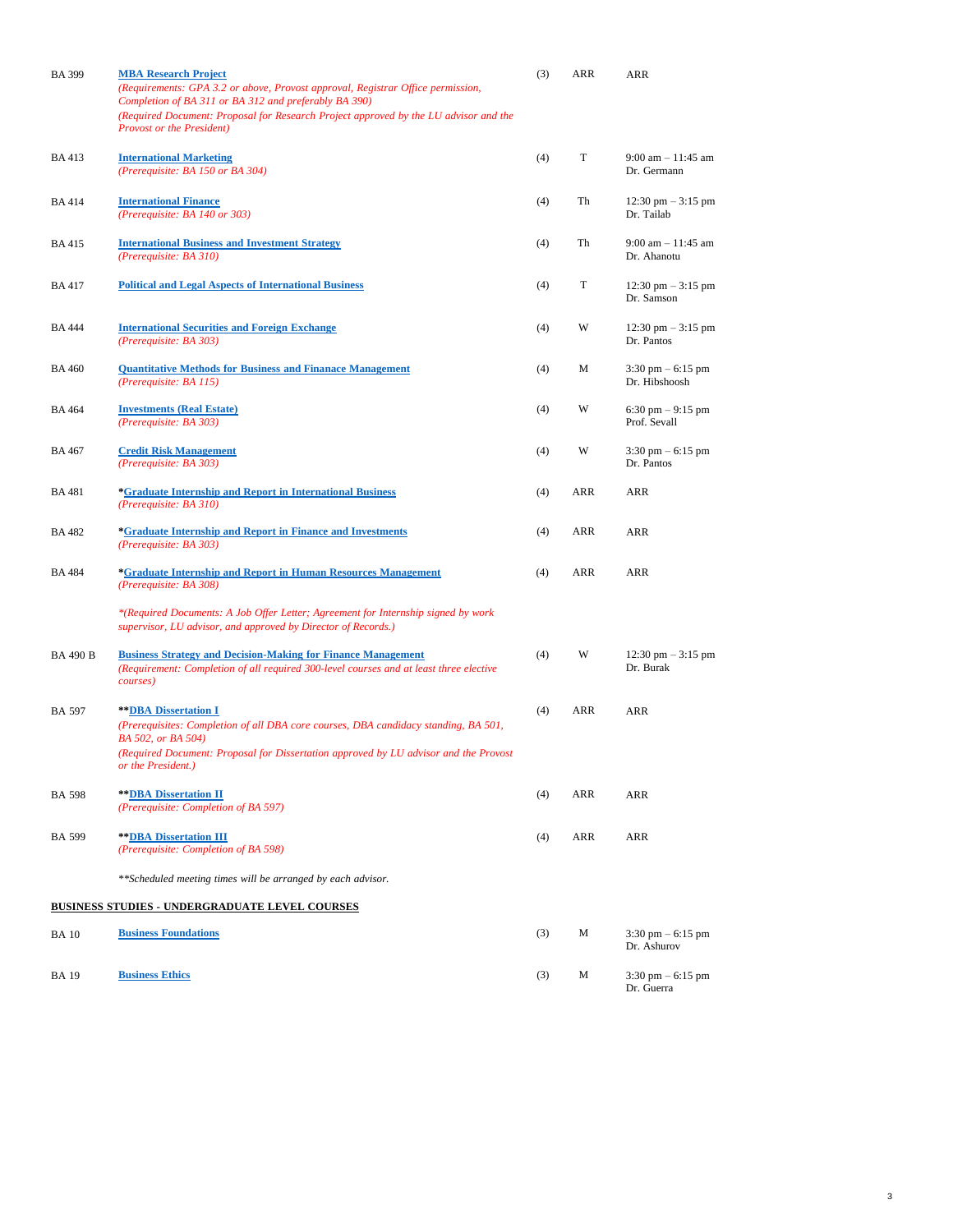| <b>BA42</b>       | <b>Financial Accounting</b>                                                                                                                                                                                                     | (3)     | Th  | $3:30 \text{ pm} - 6:15 \text{ pm}$<br>Dr. Tailab     |
|-------------------|---------------------------------------------------------------------------------------------------------------------------------------------------------------------------------------------------------------------------------|---------|-----|-------------------------------------------------------|
| <b>BA</b> 110     | <b>Management Principles</b><br>(Prerequisite: BA 10 or equivalent)                                                                                                                                                             | (3)     | T   | $12:30 \text{ pm} - 3:15 \text{ pm}$<br>Dr. Kruz      |
| <b>BA</b> 115     | <b>Statistics</b><br>(Prerequisite: MATH 10 or MATH 15)                                                                                                                                                                         | (3)     | М   | $12:30 \text{ pm} - 3:15 \text{ pm}$<br>Dr. Himelfarb |
| <b>BA 130 I</b>   | <b>Introduction to International Business</b><br>(Prerequisite: BA 10)                                                                                                                                                          | (3)     | T   | 9:00 am $- 11:45$ am<br>Dr. Germann                   |
| <b>BA 130 II</b>  | <b>Introduction to International Business</b><br>(Prerequisite: BA 10)                                                                                                                                                          | (3)     | T   | 12:30 pm $-3:15$ pm<br>Dr. Samson                     |
| <b>BA 135</b>     | <b>Legal Foundations of Business</b><br>(Prerequisite: BA 10 or equivalent)                                                                                                                                                     | (3)     | М   | $3:30 \text{ pm} - 6:15 \text{ pm}$<br>Dr. Germann    |
| <b>BA</b> 140     | <b>Fundamentals of Finance</b><br>(Prerequisite: MATH 10 or MATH 15)                                                                                                                                                            | (3)     | T   | $3:30 \text{ pm} - 6:15 \text{ pm}$<br>Dr. Pantos     |
| <b>BA</b> 145     | <b>Real Estate Practices</b><br>(Prerequisite: BA 10)                                                                                                                                                                           | (3)     | W   | $6:30 \text{ pm} - 9:15 \text{ pm}$<br>Prof. Sevall   |
| <b>BA</b> 150     | <b>Marketing</b><br>(Prerequisite: BA 10 or equivalent)                                                                                                                                                                         | (3)     | Th  | 12:30 pm - 3:15 pm<br>Dr. Ashurov                     |
| <b>BA 160</b>     | <b>Information Systems Concept and Business Applications</b><br>(Prerequisite: CS 10)                                                                                                                                           | (3)     | М   | $12:30 \text{ pm} - 3:15 \text{ pm}$<br>Mr. Vaidya    |
| <b>BA</b> 175     | <b>Industrial and Organizational Behavior</b><br>(Prerequisites: PSYCH 10, BA 10)                                                                                                                                               | (3)     | Th  | $6:30$ pm $-9:15$ pm<br>Dr. Bogue                     |
| <b>BA 215</b>     | <b>Production Management</b><br>(Prerequisites: BA 110, BA 115)                                                                                                                                                                 | (3)     | Th  | $3:30$ pm $-6:15$ pm<br>Dr. Ashurov                   |
| <b>BA 217</b>     | <b>Personnel Management</b><br>(Prerequisite: BA 110)                                                                                                                                                                           | (3)     | T   | $6:30 \text{ pm} - 9:15 \text{ pm}$<br>Dr. Bogue      |
| <b>BA 240</b>     | <b>Managerial Accounting</b><br>(Prerequisites: BA 42, BA 110)                                                                                                                                                                  | (3)     | W   | $3:30$ pm $-6:15$ pm<br>Prof. Sevall                  |
| <b>BA 241</b>     | <b>Quantitative Analysis</b><br>(Prerequisites: BA 115)                                                                                                                                                                         | (3)     | М   | $3:30$ pm $-6:15$ pm<br>Dr. Hibshoosh                 |
| <b>BA 255</b>     | <b>Entrepreneurial Management</b><br>(Prerequisite: BA 110)                                                                                                                                                                     | (3)     | М   | $12:30 \text{ pm} - 3:15 \text{ pm}$<br>Dr. Ashurov   |
| <b>BA 280 II</b>  | <b>Special Topics in Business / International Finance</b><br>(Prerequisite: Instructor's permission)                                                                                                                            | $(1-4)$ | Th  | 12:30 pm-3:15 pm<br>Dr. Tailab                        |
| <b>BA 280 III</b> | <b>Special Topics in Business / Project Management</b><br>(Prerequisite: Instructor's permission)                                                                                                                               | $(1-4)$ | Sat | $9:00$ am $-11:45$ am<br>Dr. Dhillon                  |
| <b>BA 280 IV</b>  | <b>Special Topics in Business / Digital Marketing</b><br>(Prerequisite: Instructor's permission)                                                                                                                                | $(1-4)$ | Sat | $9:00$ am $-11:45$ am<br>Dr. Anokhin                  |
| <b>BA 289</b>     | <b>International Business Strategy</b><br>(Prerequisites: BA 110, BA 130, BA150)                                                                                                                                                | (3)     | Th  | $9:00$ am $-11:45$ am<br>Dr. Ahanotu                  |
| <b>BA 298</b>     | <b>Internship in Business</b><br>(Requirements: Junior/Senior standing; Admissions and Records and Registrar Offices<br><i>permission</i> )<br>(Required Documents: A Job Offer Letter; Agreement for Internship signed by work | (3)     | ARR | ARR                                                   |

4

*supervisor, LU advisor, and Director of Records.)*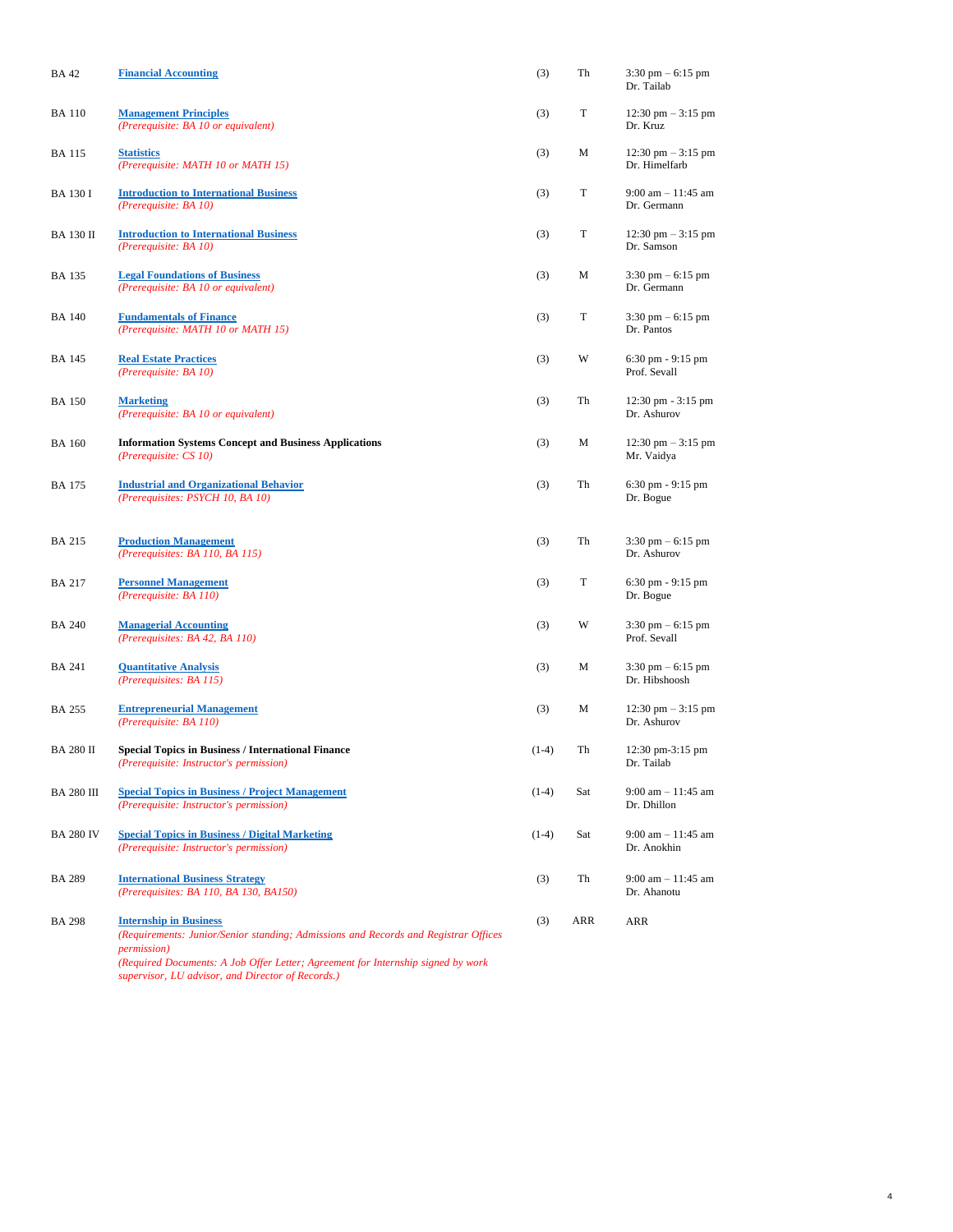# **COMPUTER SCIENCE**

| <b>CS 10</b>             | <b>Introduction to Computer Science</b>                                       | (3)     | М           | $9:00$ am $-11:45$ am<br>Mr. Vaidya                           |
|--------------------------|-------------------------------------------------------------------------------|---------|-------------|---------------------------------------------------------------|
| <b>CS 70</b>             | <b>The Internet</b>                                                           | (3)     | W           | $12:30 \text{ pm} - 3:15 \text{ pm}$<br>Dr. Aityan            |
| CS 237                   | <b>Database</b><br>(Prerequisite: BA 160)                                     | (3)     | Sat         | $12:30 \text{ pm} - 3:15 \text{ pm}$<br>Dr. Kruz              |
| <b>ECONOMICS</b>         |                                                                               |         |             |                                                               |
| <b>ECON 20B</b>          | <b>Principles of Economics II (Microeconomics)</b><br>(Prerequisite: MATH 10) | (3)     | T           | $3:30$ pm $-6:15$ pm<br>Dr. Aityan                            |
| ECON 220                 | <b>International Economics</b><br>(Prerequisites: ECON 20A, BA 130)           | (3)     | Th          | 3:30 pm - 6:15 pm<br>Dr. Anokhin                              |
| <b>ENGLISH</b>           |                                                                               |         |             |                                                               |
| <b>ENG 75</b>            | <b>Critical Thinking</b>                                                      | (3)     | T           | 3:30 pm - 6:15 pm<br>Dr. Schoemaker Rippel                    |
| ENG 82A                  | <b>Written Communication I</b>                                                | (3)     | Th          | $9:00$ am $-11:45$ am<br>Dr. Schoemaker Rippel                |
| <b>ENG 86</b>            | <b>Survey of American Literature</b>                                          | (3)     | Th          | 3:30 pm - 6:15 pm<br>Prof. Hyman                              |
| <b>ENG 93</b>            | <b>Business Communication</b>                                                 | (3)     | $\mathbf T$ | 12:30 pm $-3:15$ pm<br>Dr. Schoemaker Rippel                  |
| <b>ENG 99</b>            | <b>Report Writing</b>                                                         | (3)     | Th          | $12:30 \text{ pm} - 3:15 \text{ pm}$<br>Dr. Schoemaker Rippel |
| <b>HUMANITIES</b>        |                                                                               |         |             |                                                               |
| <b>HUM 10</b>            | <b>Introduction to Humanities</b>                                             | (3)     | Th          | $12:30 \text{ pm} - 3:15 \text{ pm}$<br>Dr. Anokhin           |
| <u> MATHEMATICS</u>      |                                                                               |         |             |                                                               |
| MATH 10                  | <b>College Mathematics</b>                                                    | (3)     | W           | 3:30 pm - 6:15 pm<br>Ms. Agafontseva                          |
| <b>POLITICAL SCIENCE</b> |                                                                               |         |             |                                                               |
| POL SCI 10               | <b>United States Government</b>                                               | (3)     | W           | 3:30 pm - 6:15 pm<br>Dr. Anokhin                              |
| <b>PSYCHOLOGY</b>        |                                                                               |         |             |                                                               |
| PSYCH 10                 | <b>Fundamentals of Psychology</b>                                             | (3)     | M           | 12:30 pm $-3:15$ pm<br>Prof. Stamatakis                       |
| <b>NATURAL SCIENCES</b>  |                                                                               |         |             |                                                               |
| <b>SCI 10</b>            | <b>Physical Science</b>                                                       | (3)     | W           | $9:00$ am $-11:45$ am<br>Dr. Aityan                           |
| <b>SCI 31</b>            | <b>Human Biology</b>                                                          | (3)     | $\mathbf T$ | $9:00$ am $-11:45$ am<br>Dr. Mania                            |
| <b>SOCIAL SCIENCE</b>    |                                                                               |         |             |                                                               |
|                          | SOC SCI 10 Introduction to Career Planning and Job Search Skills              | $(1-4)$ | F           | $12:30 \text{ pm} - 3:15 \text{ pm}$<br>To Be Arranged        |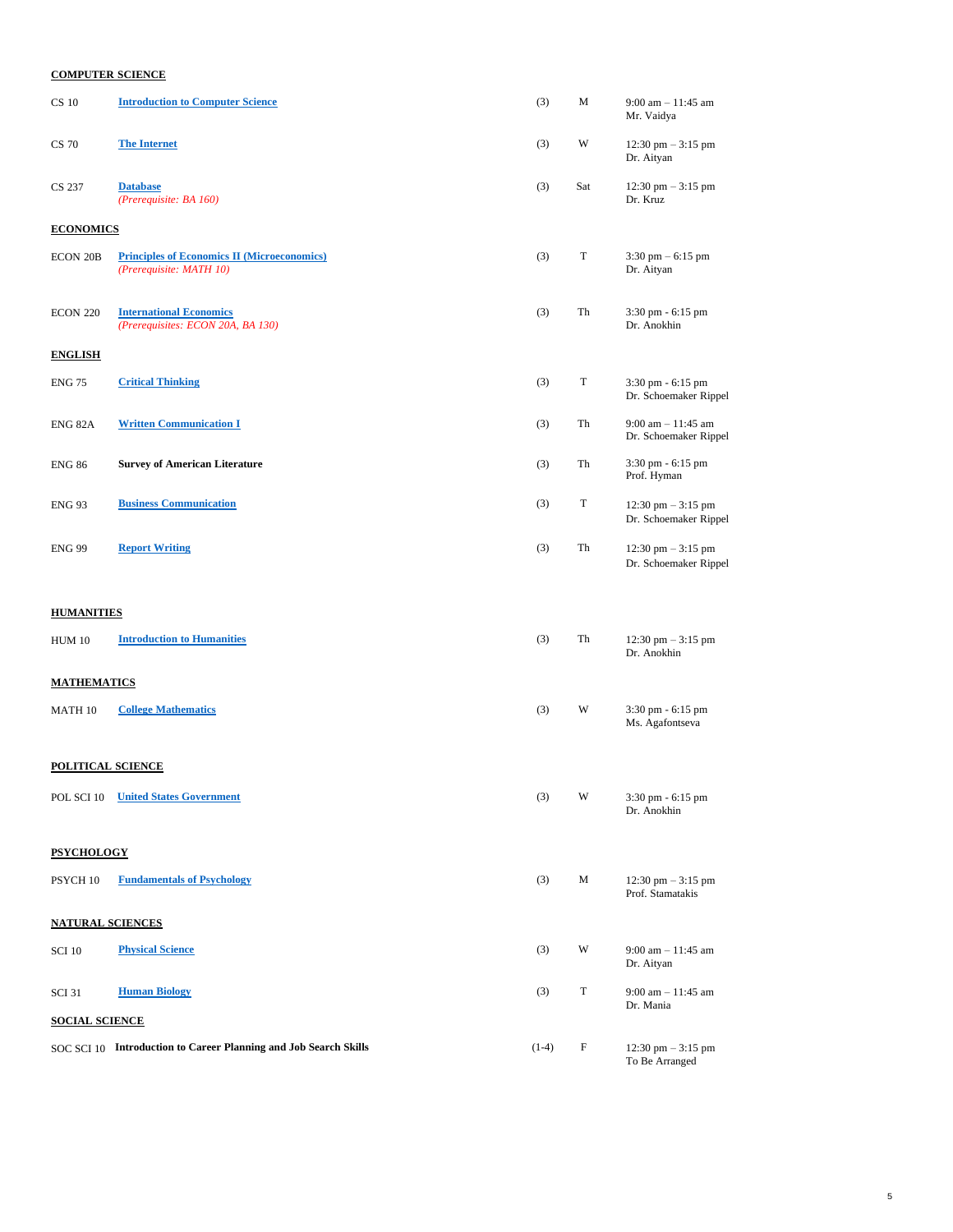### **ALLIED HEALTH STUDIES - DIAGNOSTIC IMAGING**

| DI 10   | <b>Physical Principles of Ultrasound</b>                                         | (3) | Th     | $9:00$ am $-11:45$ am<br>Dr. Paredes              |
|---------|----------------------------------------------------------------------------------|-----|--------|---------------------------------------------------|
| DI 20   | <b>Medical Terminology</b>                                                       | (3) | М      | $3:30 \text{ pm} - 6:15 \text{ pm}$<br>Dr. Mania  |
| DI 30   | <b>Anatomy and Physiology</b><br>(Prerequisite: SCI 31)                          | (3) | M      | $9:00$ am $-11:45$ am<br>Dr. Mania                |
| DI 114  | <b>Vascular Anatomy and Hemodynamics</b><br>(Prerequisite: DI 110)               | (3) | M      | $9:00$ am $-11:45$ am<br>Ms. Kay                  |
| DI 120  | <b>OB/GYN Ultrasound I</b><br>3 units of lecture                                 | (4) | Th     | 12:30 pm $-$ 3:15 pm<br>Dr. Smolyarchuk           |
|         | 1 unit of lab (02/23/2021-04/27/2021)<br>(Prerequisite: DI 110)                  |     | T      | 9:00 am $-11:45$ am<br>Dr. Zakasovskaya           |
| DI 124  | <b>Peripheral Vascular</b><br>3 units of lecture                                 | (4) | T      | 3:30 pm - 6:15 pm<br>Dr. Mania                    |
|         | 1 unit of lab (02/25/2021-04/29/2021)<br>(Prerequisite: DI 114)                  |     | Th     | 9:00 am $- 11:45$ am<br>Ms. Kay                   |
| DI 125  | <b>Introduction to Echocardiography</b><br>3 units of lecture                    | (4) | Th     | $9:00$ am $-11:45$ am<br>Dr. Smolyarchuk          |
|         | 1 unit of lab (02/25/2021-04/29/2021)<br>(Prerequisites: DI 110, DI 115)         |     | Th     | 6:30 pm $-9:15$ pm<br>Mr. Qiu                     |
| DI 150  | <b>Abdomen and Small Parts I**</b><br>3 units of lecture                         | (4) | М      | $12:30 \text{ pm} - 3:15 \text{ pm}$<br>Dr. Mania |
|         | 1 unit of lab (02/26/2021-04/30/2021)<br>(Prerequisite: DI 110)                  |     | F      | $9:00$ am $-11:45$ am<br>Ms. Kay                  |
| DI 231  | <b>Advanced OB/GYN Ultrasound**</b><br>3 units of lecture                        | (4) | T      | $9:00$ am $-11:45$ am<br>Dr. Paredes              |
|         | 1 unit of lab (02/22/2021 - 04/26/2021)<br>(Prerequisite: DI 140)                |     | М      | 12:30 pm $-$ 3:15 pm<br>Dr. Smolyarchuk           |
| DI 244  | <b>Vascular Scanning (Lab)</b><br>(Prerequisite: DI 234)                         | (3) | Th & F | 12:30 pm $-$ 3:15 pm<br>Ms. Kay                   |
| DI 245  | <b>Echo Scanning (Lab)</b><br>(Prerequisite: DI 235)                             | (3) | M & Th | $3:30 \text{ pm} - 6:15 \text{ pm}$<br>Ms. Giri   |
|         |                                                                                  |     | Sat    | $9:00$ am $-11:45$ am<br>Mr. Solovey              |
| DI 261  | <b>Advanced Abdomen and Small Parts Scanning (Lab)</b><br>(Prerequisite: DI 251) | (3) | M & W  | $9:00$ am $-11:55$ am<br>Dr. Smolyarchuk          |
| DI 291A | ***Practicum/Externship I in Sonography                                          | (3) | ARR    | ARR<br>Dr. Zakasovskaya                           |
| DI 291B | ****Practicum/Externship II in Sonography                                        | (3) | ARR    | ARR<br>Dr. Zakasovskaya                           |
| DI 295A | ***Practicum/Externship I in Echocardiography                                    | (3) | ARR    | ARR<br>Dr. Zakasovskaya                           |
| DI 295B | ****Practicum/Externship II in Echocardiography                                  | (3) | ARR    | ARR<br>Dr. Zakasovskaya                           |

*\*\*\*(Prerequisite: Senior standing; Permissions of the Externship Coordinator and the Program Director)*

*\*\*\*(Required Document: An Agreement for Externship signed by work supervisor and LU advisor.)*

*\*\*\*\*(Prerequisites: DI 291/295 A; Permissions of the Externship Coordinator and the Program Director)*

*\*\*\*\*(Required Document: An Agreement for Externship signed by work supervisor and LU advisor.)*